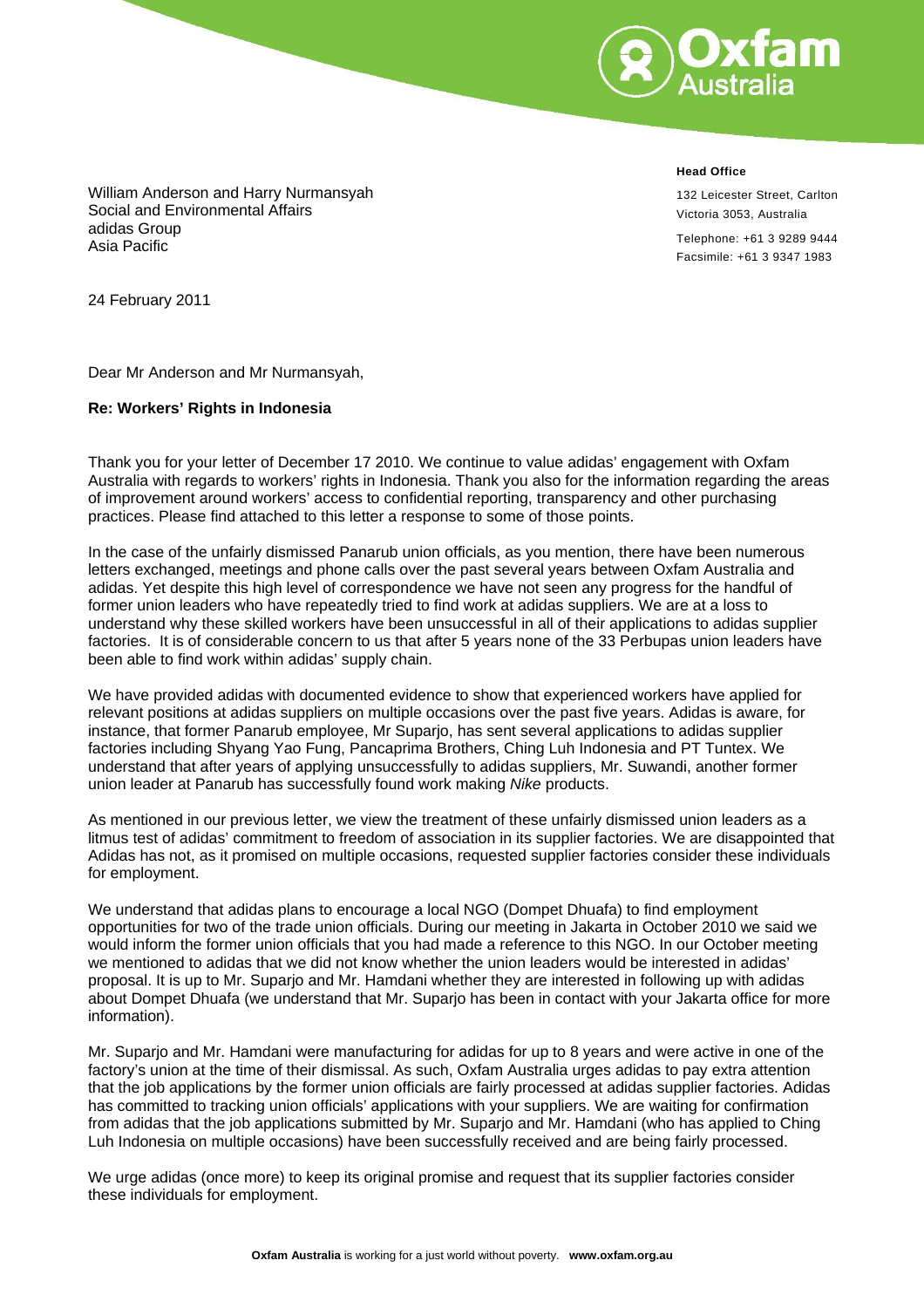In addition to the above, we are concerned that adidas has taken a long time to respond to a number of pressing concerns. We are waiting to hear an update from adidas concerning its investigation into the bribery allegations at the adidas supplier, PT Nikomas. We first raised this bribery case with adidas in September 2008. The fact that adidas hasn't followed up this case in almost two and half years makes it difficult for us to believe that adidas is serious about tackling allegations of bribery in its supplier factories. We hope this is not the case and that adidas will treat this case and any future bribery cases, should they arise, with more attention. We are also waiting to hear whether adidas has addressed the ongoing problem of union access at PT Panarub as well as the inadequate food allowance at the factory that was raised in our previous correspondence.

We welcome adidas' strong support for the incorporation of worker rights awareness into the new education center for the footwear industry in Indonesia. We also welcome adidas' ongoing active role in the FOA protocol process and we remain confident that an agreement will be reached soon.

We look forward to your report on concrete measures that adidas has taken to to resolve the serious and as you have identified— ongoing concerns expressed in this letter.

Yours sincerely,

DawyJurden

 $\asymp\,$ 

**Daisy Gardener Sarah Rennie Sarah Rennie Sarah Rennie Sarah Rennie Sarah Rennie Sarah Rennie Sarah Rennie Sarah Rennie Sarah Rennie Sarah Rennie Sarah Rennie Sarah Rennie Sarah Rennie Sarah Rennie Sarah Rennie Sarah Renni** Labour Rights Advocacy Coordinator<br>
daisyq@oxfam.org.au<br>
sarahr@oxfam.org.au<br>
sarahr@oxfam.org.au [daisyg@oxfam.org.au](mailto:daisyg@oxfam.org.au)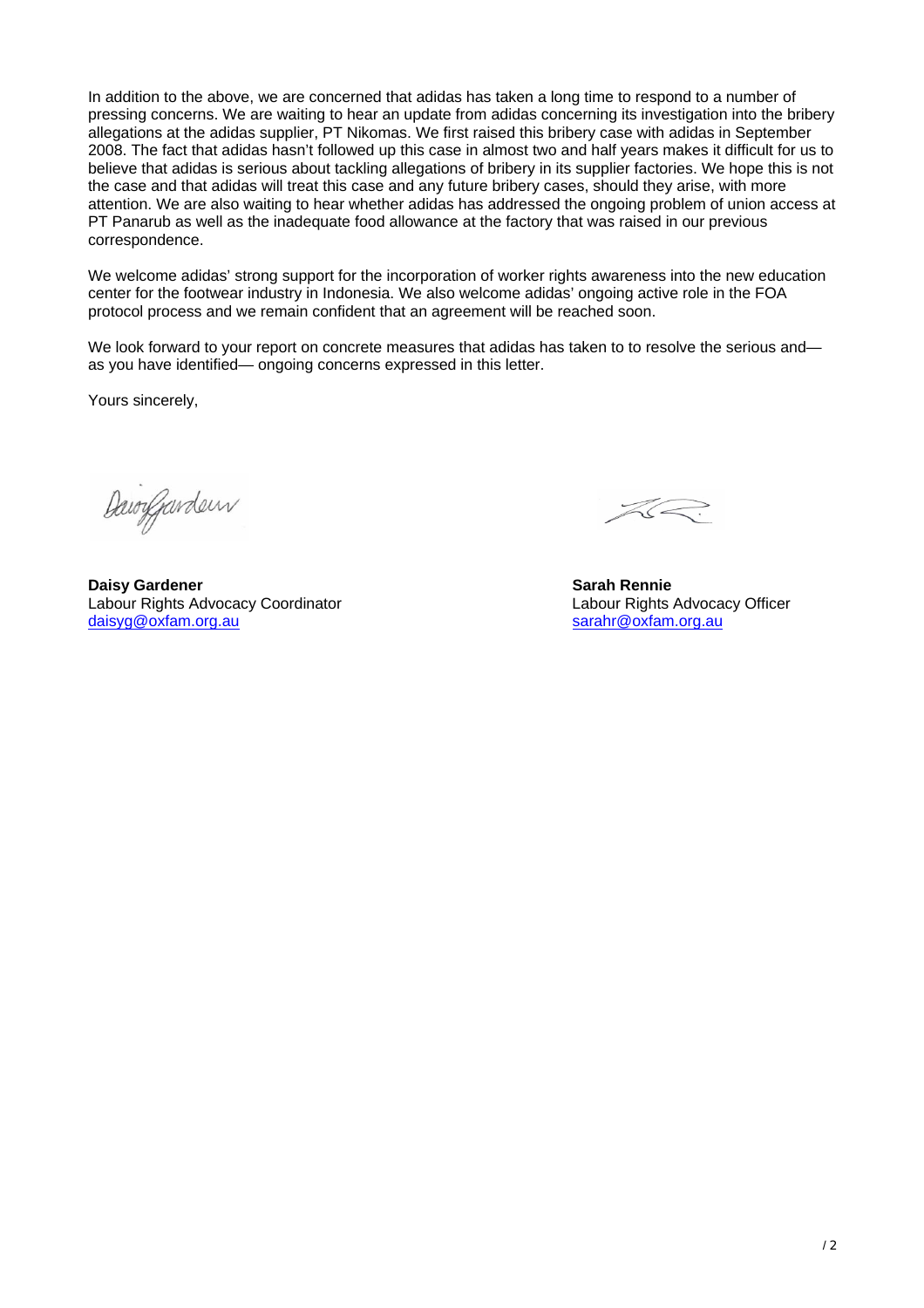## **1. Confidential and accessible means for workers to report exploitation and abuse**

We welcome adidas' work to strengthen confidential reporting channels for workers and hope that the concerns of workers will be listened to and acted on by the company in a manner that helps to resolve the problems. We welcome adidas' Open Letter and confidential worker hotline. We would be interested in any data that shows how and the time frame in which complaints lodged are followed up.

## **2. Independent education and training for workers concerning their rights at work**

We support the training in workers' rights that adidas is providing in Cambodia. The other trainings that adidas mentioned in 2008 were all for *suppliers* and did not appear to be for workers. This potentially means that despite training suppliers, workers may not be aware of their rights at work. We understand that your approach is that human resource and training departments are responsible to communicate educational materials to workers. To make sure that this training of workers occurs we suggest that a number of worker representatives are also invited to join in the training of human resource and training department personnel. We also expect that independent education and training for *workers* will be supported by adidas in all their supplier factories in all countries in which adidas manufactures.

## **3. Further transparency regarding company supply chains and efforts to improve conditions**

The posting of adidas' suppliers in 2007 was a positive step forward in transparency. We welcome adidas publishing factory lists around major sporting events. We urge adidas to publish the list for the London 2012 Olympics as soon as it is finalised. We look forward to

further improvements in adidas' transparency, including its licensees.

## **4. Purchasing practices which allow suppliers to respect labour standards (including stable business relationships and reasonable prices and delivery times)**

The key performance indicators that adidas refers to in this response do not give any clue as to how respecting labour standards is actually *measured* or rewarded in adidas' factories.

Adidas says that it has "open" and not fixed term contracts with its suppliers. We cannot see how this open form of contract supports a stable business relationship with suppliers as the suppliers cannot know exactly how long they will keep receiving orders. Not knowing from season to season whether the factory has orders from adidas can add to unstable industrial relations in the factory and the abuse of workers' rights.

We also would like to see evidence from adidas about how controlling the volume of orders to a supplier factory (referred to as "level loading") is supporting workers' rights.

Adidas does not mention any consideration it may have given to whether or not the prices paid to suppliers to produce its goods is fair. Nor does it mention price disclosure to workers' representatives as a necessary part of transparent pricing and purchasing practices.

# **5. Prioritising retaining unionised factories in the company's supply chain**

Adidas' current practice of "intervening to support workers rights" where adidas finds breaches of Freedom of Association (FOA) is welcomed and certainly better than no action. However, breaches of labour rights in its supplier factories will not cease until adidas is willing to provide incentives to unionised factories. Adidas should also make it clear to all suppliers that it will prioritise retaining unionised factories in its supply chain.

On the occasions that adidas has addressed the harassment and unfair dismissal of union leaders, the company has not done enough to ensure that this harassment has stopped and that the workers involved haven't continued to be disadvantaged. In one example, at the adidas Panarub supplier, 33 union leaders were *illegally* dismissed. Most of these union leaders are still without work and adidas, despite the long period of time that they have had to address this issue, have done very little to help these illegally dismissed leaders to find work with other adidas suppliers.

We note that adidas expects its suppliers to be neutral in respect to union organizing and says it "would take enforcement action if a local trade union provides us with evidence that a right of access has been denied." We believe that adidas will be in a better position to promote freedom of association if it requires the signing of access agreements between factory management and local unions at supply factories.

#### **6. Banning, or severely restricting, the employment of workers on short-term contracts**

We acknowledge adidas' active encouragement to minimise the use of temporary workers, however, a ban on, or policy severely limiting, short-term contacts would be the most effective way to support workers' rights to secure, decent employment in adidas's supplier factories. The prevalence of short-term labour undermines